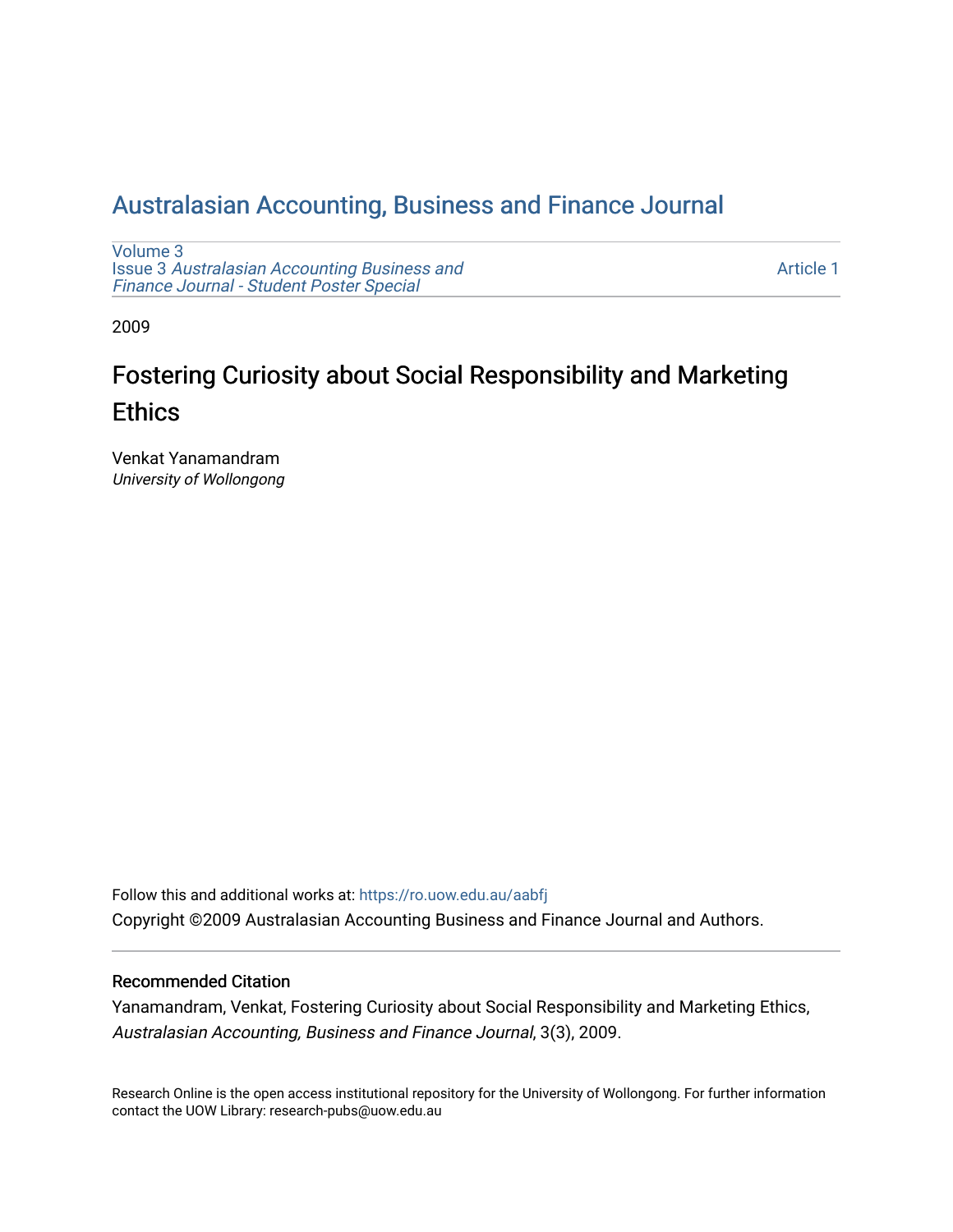## Fostering Curiosity about Social Responsibility and Marketing Ethics

#### Abstract

Last year, I was strolling through my local veggie shop after visiting the supermarket, and I noticed that the prices of avocados and apples were the same at both the retailers. Later that week, a news item on current affairs confirmed my suspicion that the supermarket was engaged in squeezing smaller grocery operators out of the market by adopting aggressive pricing tactics amongst many other unethical practices including selling some products at weights substantially less than those marked on the package and subsidising fuel discount by charging more at the checkout. Yet, this supermarket was involved in a broad range of community and environmental initiatives. These observations made me wonder if students ever assess the total impact of all marketing decisions.